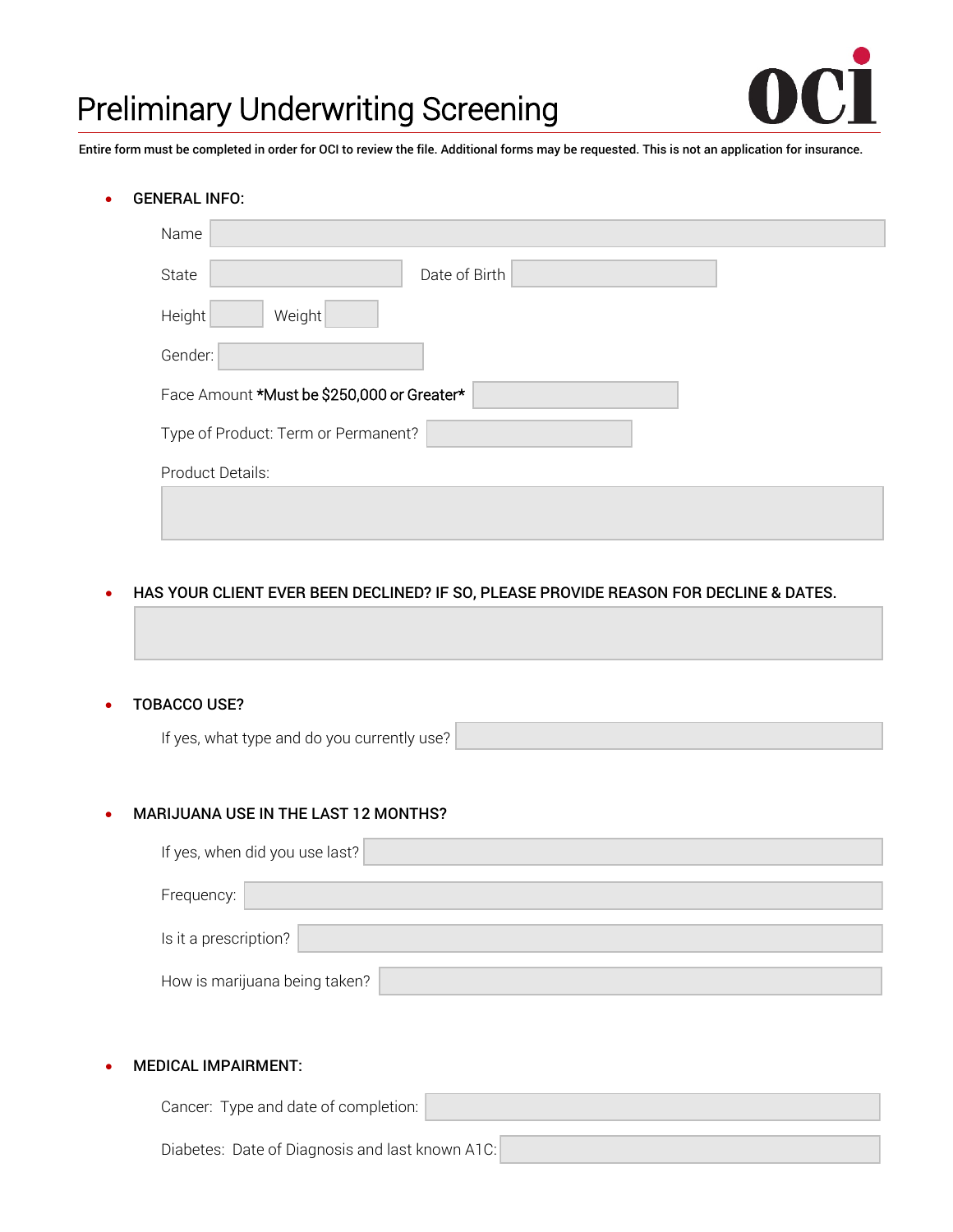| Sleep Apnea - Date of onset: |  |  |
|------------------------------|--|--|
|                              |  |  |

Coronary Artery Disease - Date, any surgical procedures (date of procedure), and date of last

cardiac test:

Surgery or procedures in last 10 years - Type of surgery and date:

#### • MEDICAL HISTORY:

Please provide any medical impairments within the last 10 years. Please provide diagnoses date and date of last treatment. \*Depending on the impairment, OCI may request additional health questionnaires to be completed\*

#### • MEDICATIONS:

Medication, purpose, dosage and frequency

## **FAMILY HISTORY**

In your immediate family has there been an occurrence of coronary artery disease, cancer or diabetes?  $($  Yes  $($   $)$  No

| If yes, Relationship: |  |
|-----------------------|--|
|                       |  |

Coronary Artery Disease: Was the occurrence prior to age 65 and did he/she pass away from this condition?

If death, age at time of passing:

**Cancer:** Type of cancer and did he/she pass away from this condition?

If death, age at time of passing:

Diabetes: Was the occurrence prior to age 65 and did he/she pass away from this condition?

If death, age at time of passing: